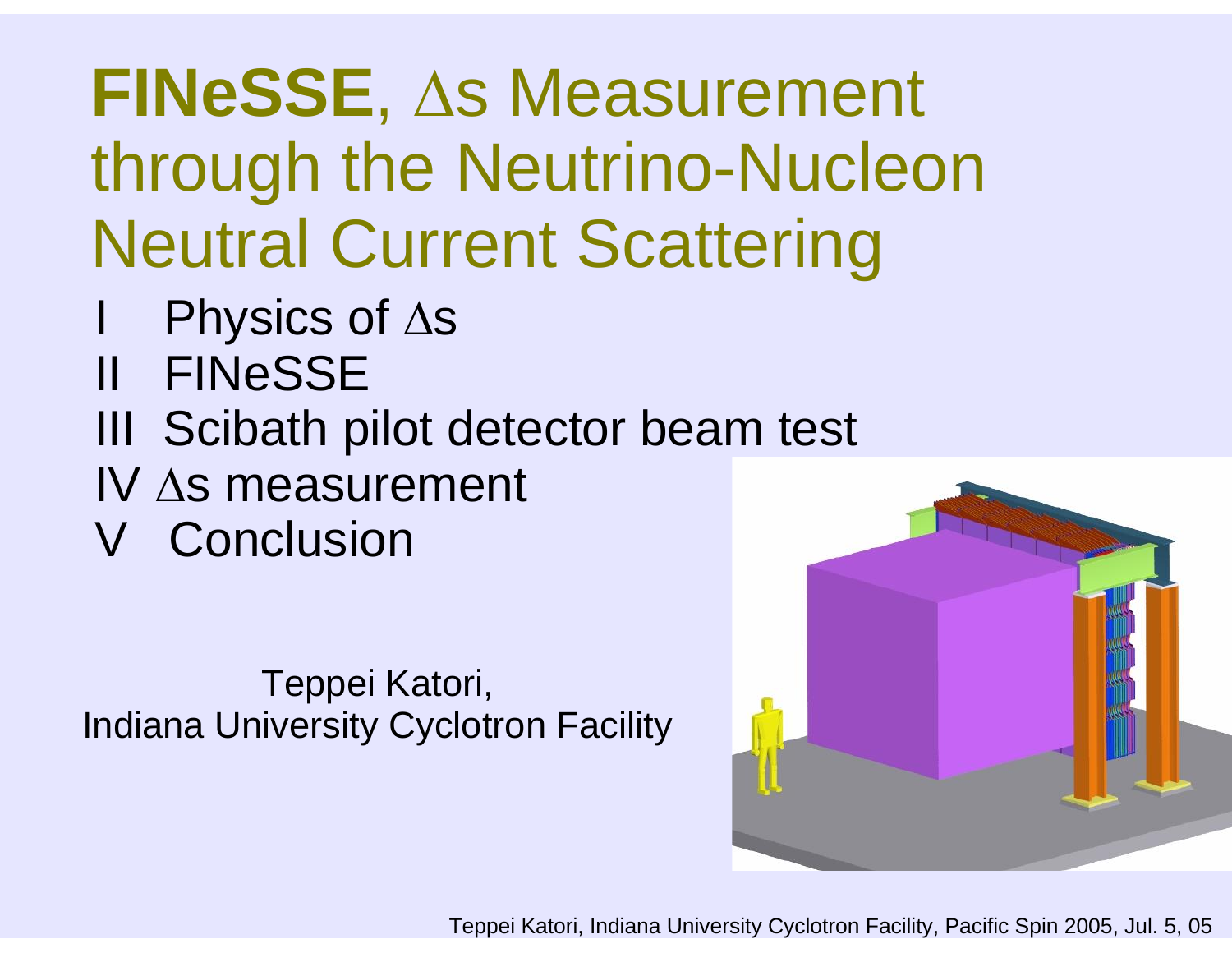#### **FINeSSE Collaboration**

L. Bugel, J. M. Conrad, M. Shaevitz, G. P. Zeller Columbia University, Nevis Labs, Irvington

S. Brice, D. Finley, R. Stefanski Fermi National Accelerator Laboratory, Batavia

J. C. Peng University of Illinois, Urbana-Champaign

C. Horowitz, T. Katori, H.-O. Meyer, M. Novak, C. Polly, R. Tayloe, G. Visser Indiana University Cyclotron Facility, Bloomington

C. Green, G. T. Garvey, W. C. Louis, G. McGregor, H. Ray, R. Van de WaterLos Alamos National Laboratory, Los Alamos

> W. Metcalf, M. O. Wascko Louisiana State University, Baton Rouge

V. Papavassiliou, S.F. Pate New Mexico State University, Las Cruces

A. Curioni, B. T. Fleming Yale University, New Haven, Connecticut

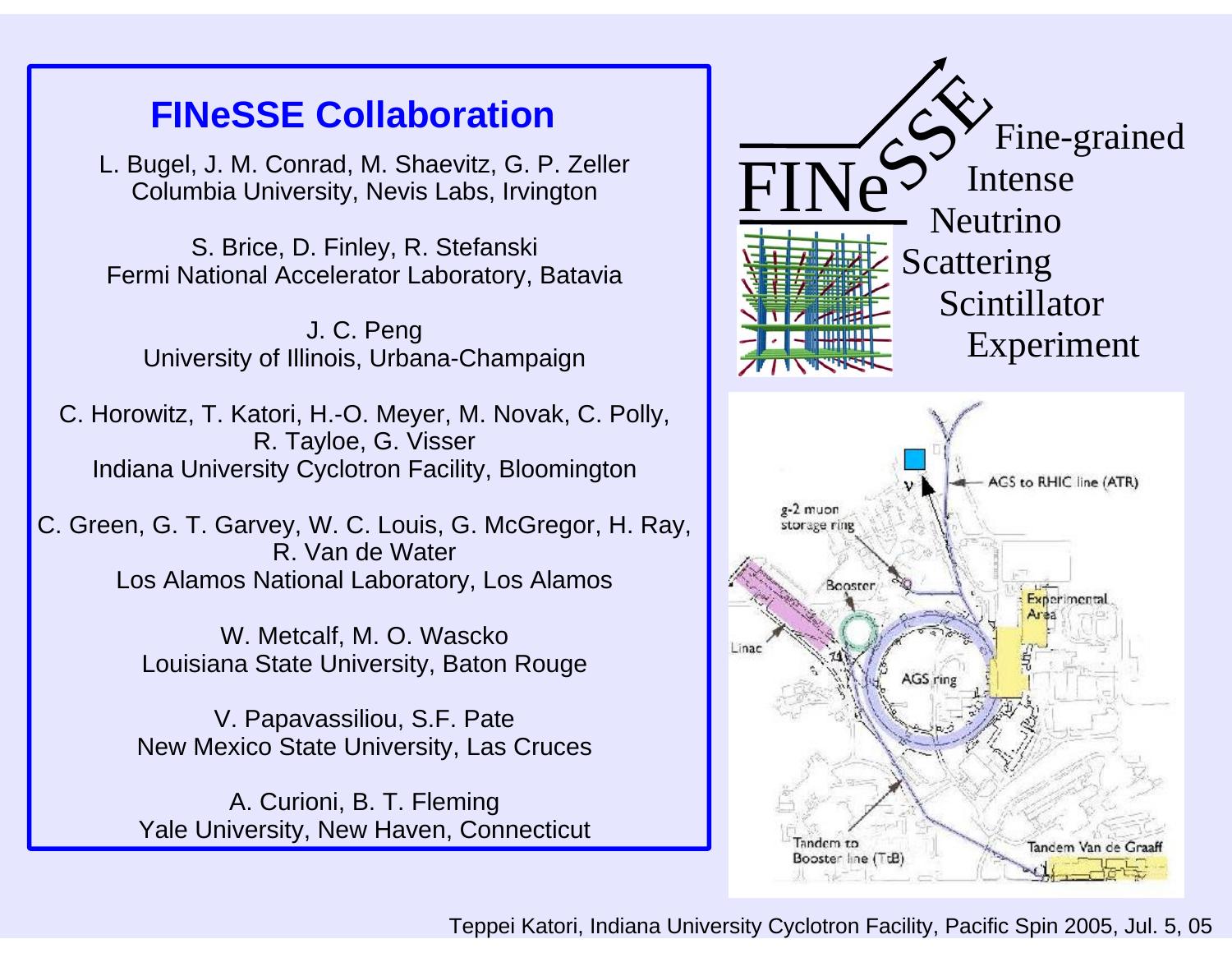### I Physics of Δ<sup>s</sup> 1. What is Δs?

Δs

 $\rightarrow$  Strange Quark Spin Component in the Nucleon

(Axial Charge of Strange Quark)

 $Q^2 = 0$  of the Nucleon Neutral Current Weak Axial Vector IsoScalar Form Factor (property of the elastic scattering) 1

$$
\sqrt[N]{p'}(\mathbf{J}_{A}^{z})_{\mu}|p\rangle_{N} = -\left(\frac{G_{F}}{\sqrt{2}}\right)^{\frac{1}{2}} \sqrt[N]{p'}|\overline{u}\gamma_{\mu}\gamma_{5}u - \overline{d}\gamma_{\mu}\gamma_{5}d - \overline{s}\gamma_{\mu}\gamma_{5}s|p\rangle_{N}
$$
\n
$$
= -\left(\frac{G_{F}}{\sqrt{2}}\right)^{\frac{1}{2}} \overline{u}(p')\left(-G_{A}^{T=0}(Q^{2})\gamma_{\mu}\gamma_{5}\tau + G_{A}^{s}(Q^{2})\gamma_{\mu}\gamma_{5}\right)u(p)
$$
\n
$$
\frac{\text{isospan}}{\text{isoscalar}}
$$
\n
$$
\Delta s = G_{A}^{s}(Q^{2} = 0)
$$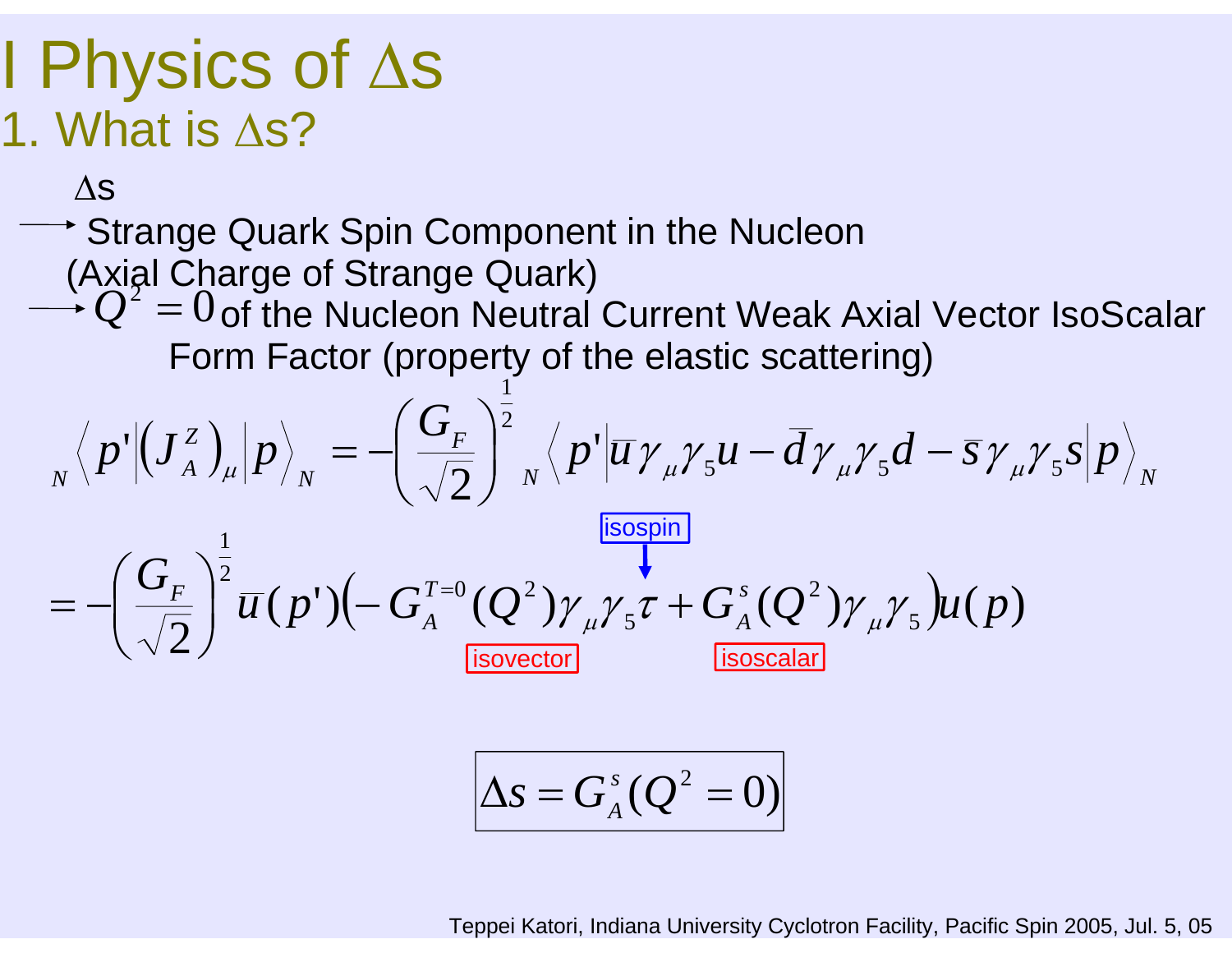### I Physics of Δ<sup>s</sup> 1. What is Δs?

#### Δs

#### Strange Quark Spin Component in the Nucleon (Axial Charge of Strange Quark)

 $Q^2=\infty$  of integration of the polarized parton distribution function

$$
g_1(x,Q^2) = \frac{1}{2}\sum e_q^2 \Delta q(x,Q^2)
$$

$$
\Delta s = \int_{0}^{1} \Delta s(x, Q^2 = \infty) dx
$$

$$
G_A^s(Q^2 = 0) = \Delta s = \int_0^1 \Delta s(x, Q^2 = \infty) dx
$$
  
As is the connection between  
Elastic Scattering (ES) experiment  
and  
Deep Inelastic Scattering (DIS) experiment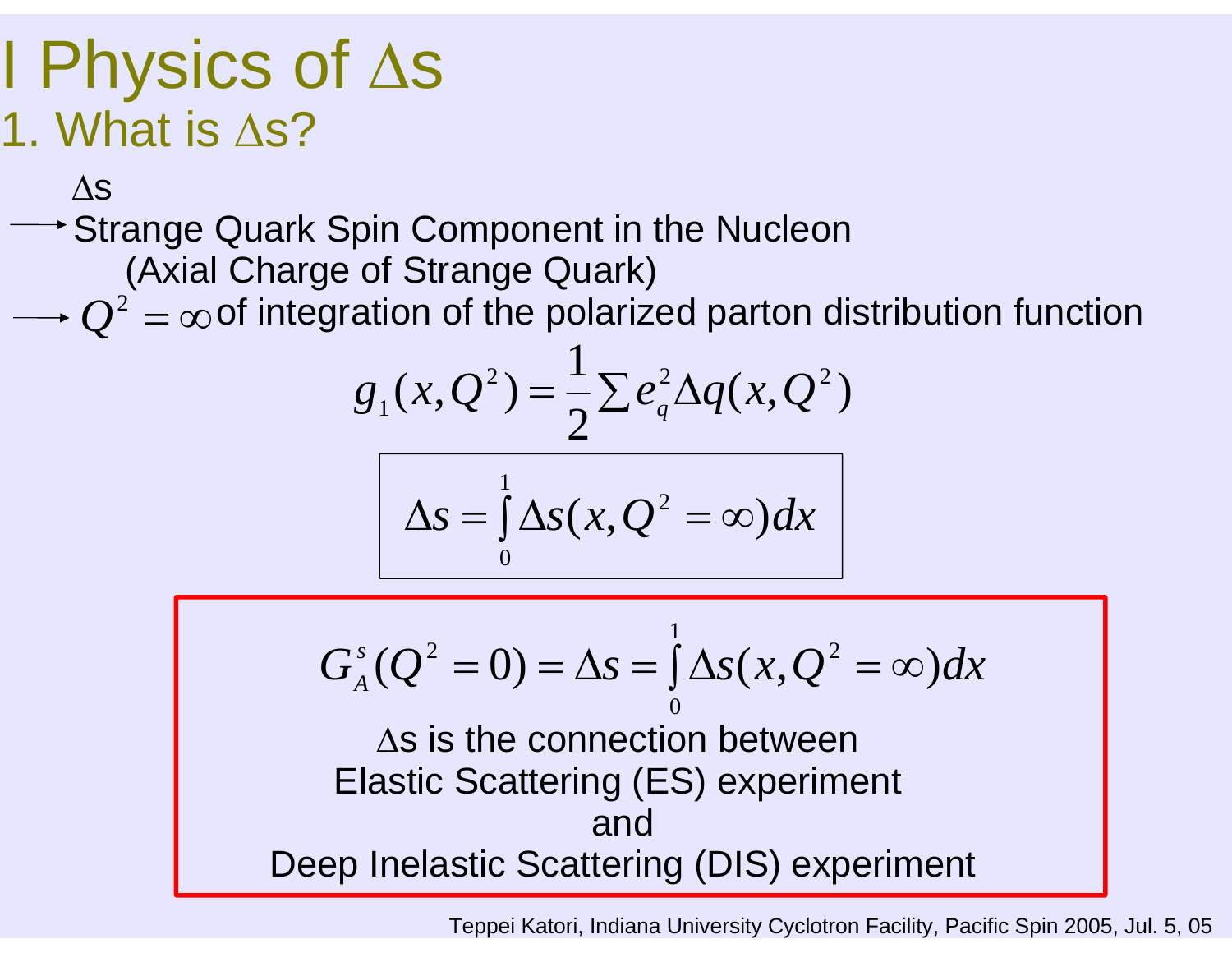

 $SU(3)$ <sub>f</sub> assumption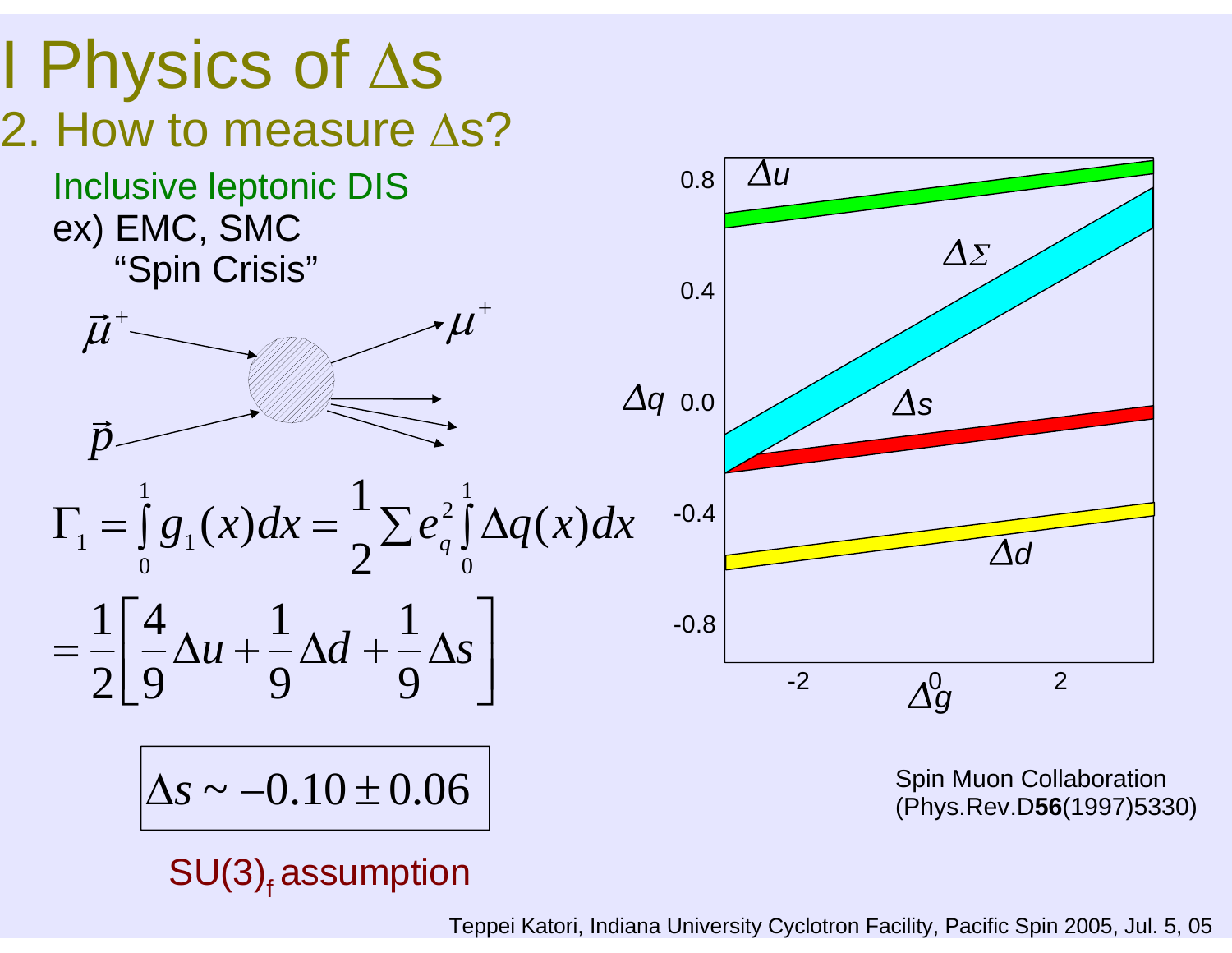

(Phys.Rev.Lett. **92**(2004)012005) no extrapolation to x=0 no extrapolation to  $Q^2$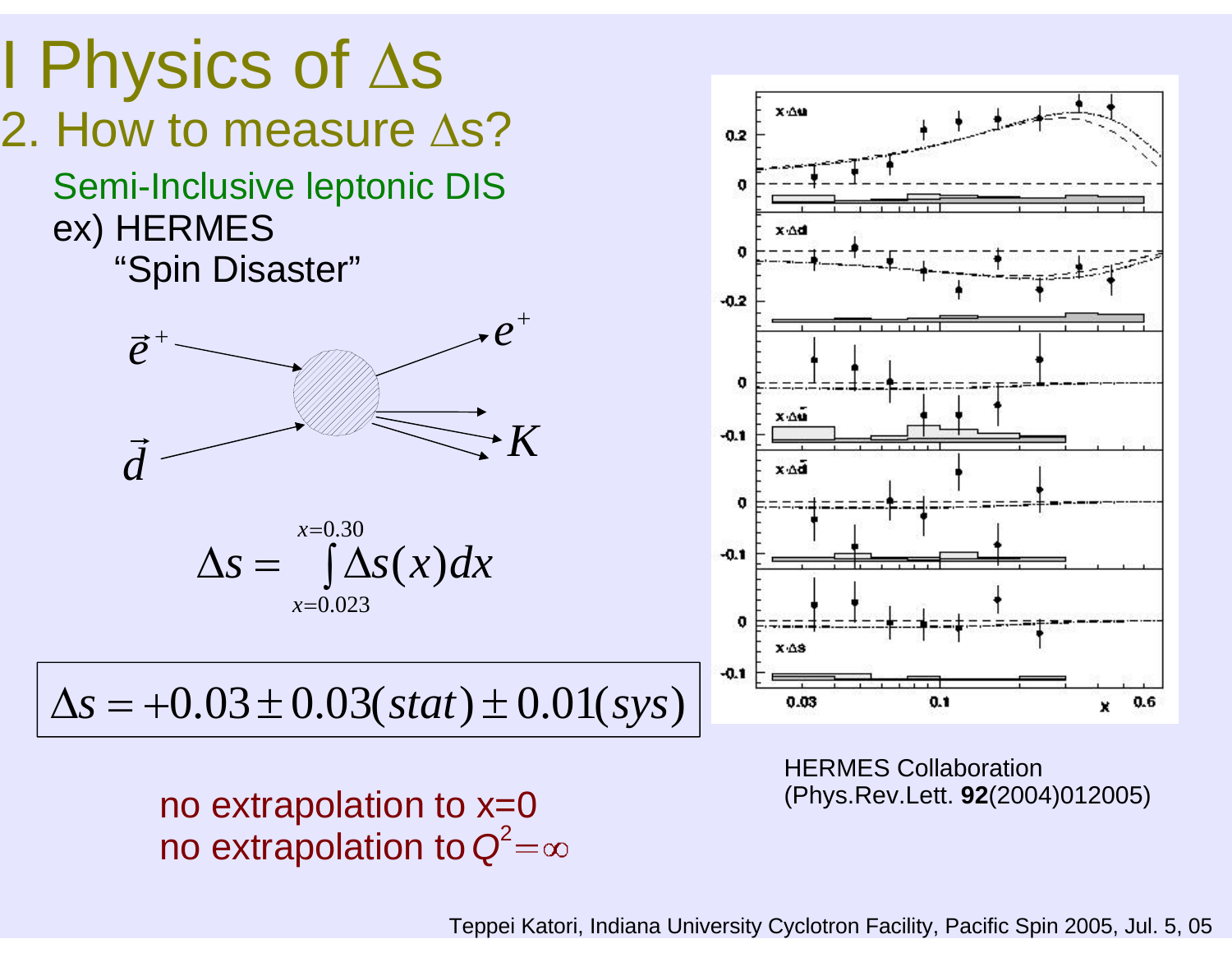### I Physics of Δ<sup>s</sup> 2. How to measure Δs? Neutrino ES

Clean, Theoretically Robust Method Llewellyn-Smith formalism for Neutral Current Elastic Scattering *p p* 

$$
\frac{d\sigma^{z}}{dQ^{2}} = \frac{M^{2}G_{F}^{2}}{8\pi E_{V}^{2}} \left[ A^{Z}(Q^{2}) \pm B^{Z}(Q^{2}) \frac{(s-u)}{M^{2}} + C^{Z}(Q^{2}) \frac{(s-u)^{2}}{M^{4}} \right]
$$
\n
$$
A^{Z}(Q^{2}) = \frac{Q^{2}}{M^{2}} \left\{ \left( 1 + \frac{Q^{2}}{4M^{2}} \right) (G_{A}^{Z})^{2} - \left( 1 - \frac{Q^{2}}{4M^{2}} \right) (F_{1}^{Z})^{2} + \frac{Q^{2}}{4M^{2}} \left( 1 - \frac{Q^{2}}{4M^{2}} \right) (F_{2}^{Z})^{2} + \frac{Q^{2}}{M^{2}} [F_{1}^{Z}F_{2}^{Z}] \right\}
$$
\n
$$
B^{Z}(Q^{2}) = \frac{Q^{2}}{M^{2}} [G_{A}^{Z}(F_{1}^{Z} + F_{2}^{Z})]
$$
\n
$$
C^{Z}(Q^{2}) = \frac{1}{4} \left\{ (G_{A}^{Z})^{2} + (F_{1}^{Z})^{2} + \frac{Q^{2}}{4M^{2}} (F_{2}^{Z})^{2} \right\}
$$

 $v_{\mu}$ 

$$
G_A^Z(Q^2) = \pm \frac{1}{2} G_A^{T=1}(Q^2) - \frac{1}{2} G_A^S(Q^2)
$$

Teppei Katori, Indiana University Cyclotron Facility, Pacific Spin 2005, Jul. 5, 05

 ${}^{\overline{\mathcal{V}}}\mu$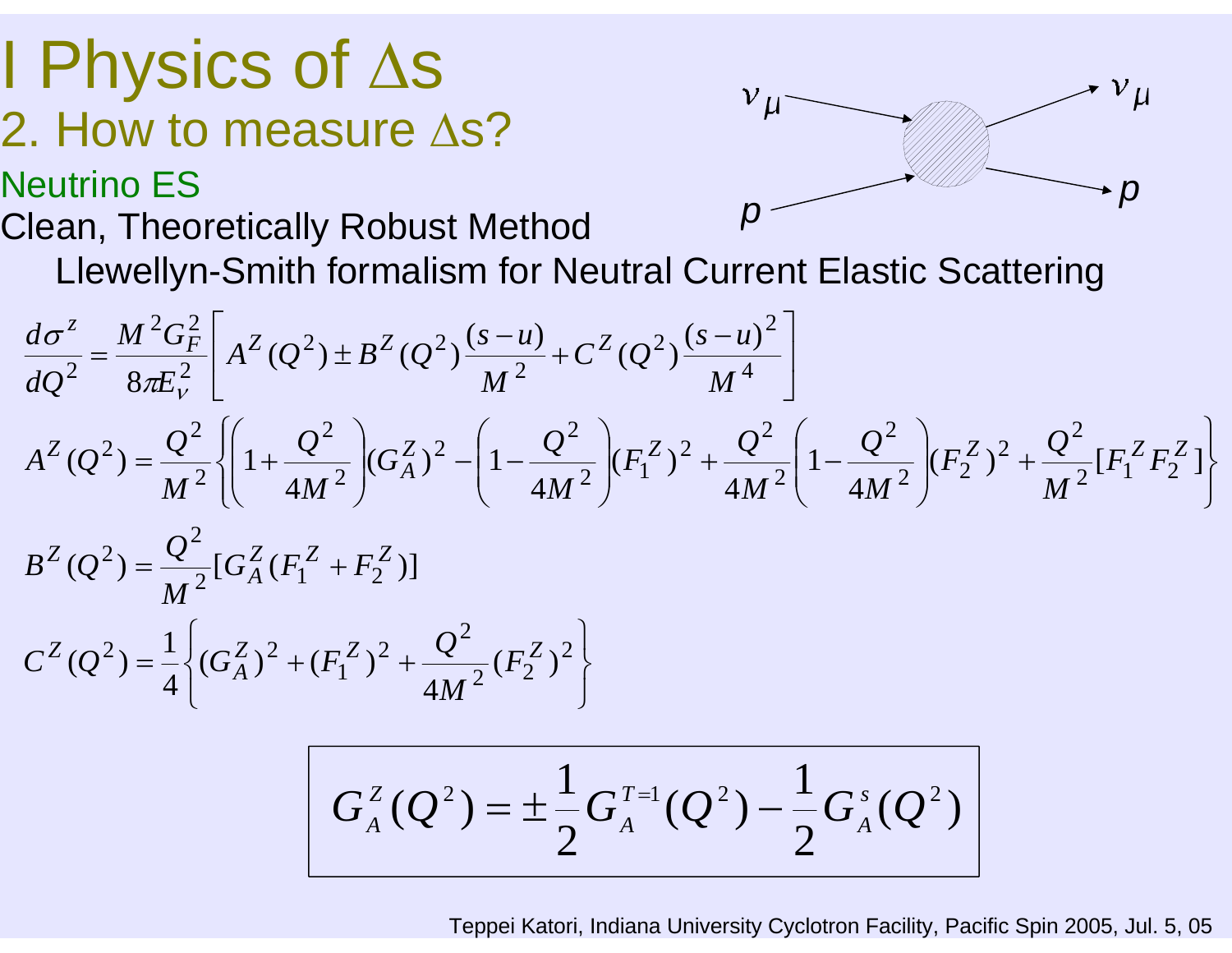

with Parity Violating electron (PVe) scattering experiment data

$$
\Delta s = G_A^s(Q^2 = 0.5 GeV^2) = -0.09 \pm 0.05
$$
   
Pate (04)

low statisticslarge background extrapolation from relatively high  $\mathbb{Q}^2$ large error from  $\mathsf{G}_{\mathsf{M}}^\mathsf{s}$  (task for PVe) **FINeSSE**

Teppei Katori, Indiana University Cyclotron Facility, Pacific Spin 2005, Jul. 5, 05

MAIN DETECTOR, ELEVATION

GAMMA

MOON **SPECTROMETER**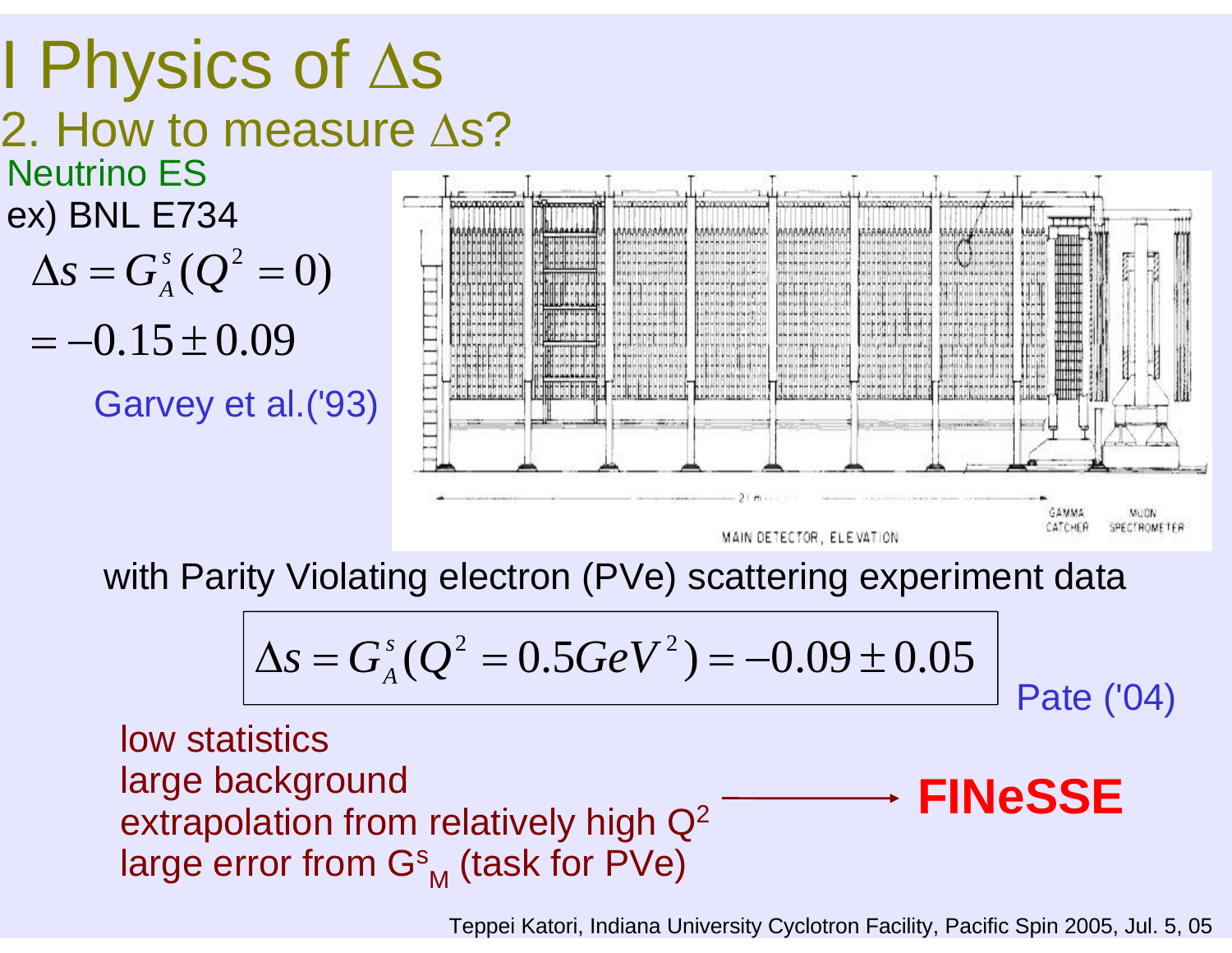## II FINeSSE

### 1. Motivation

**Physics** 

- Measurement of Low E neutrino-nucleon Neutral Current proton (NCp) elastic scattering and Charge Current Quasi-Elastic (CCQE) scattering

#### Detector Requirement

- active high resolution detector
- sufficiently low threshold

d<sup>2</sup>o/dE d(cos a) (fm<sup>2</sup>/MeV)

2.002e-15

good performance for large angle event

 $\overline{300}$   $\overline{400}$ 

 $500$ 

 $\begin{array}{c}\n\hline\n600 \big) 700\n\end{array}$ 

 $80000$ 

 $200$ 

*p*





#### non-segmented isotropic liquid scintillator detector

low  $Q^2$  (=2M<sub>P</sub>T<sub>P</sub>) and

 $\mathcal V$ 

large angle event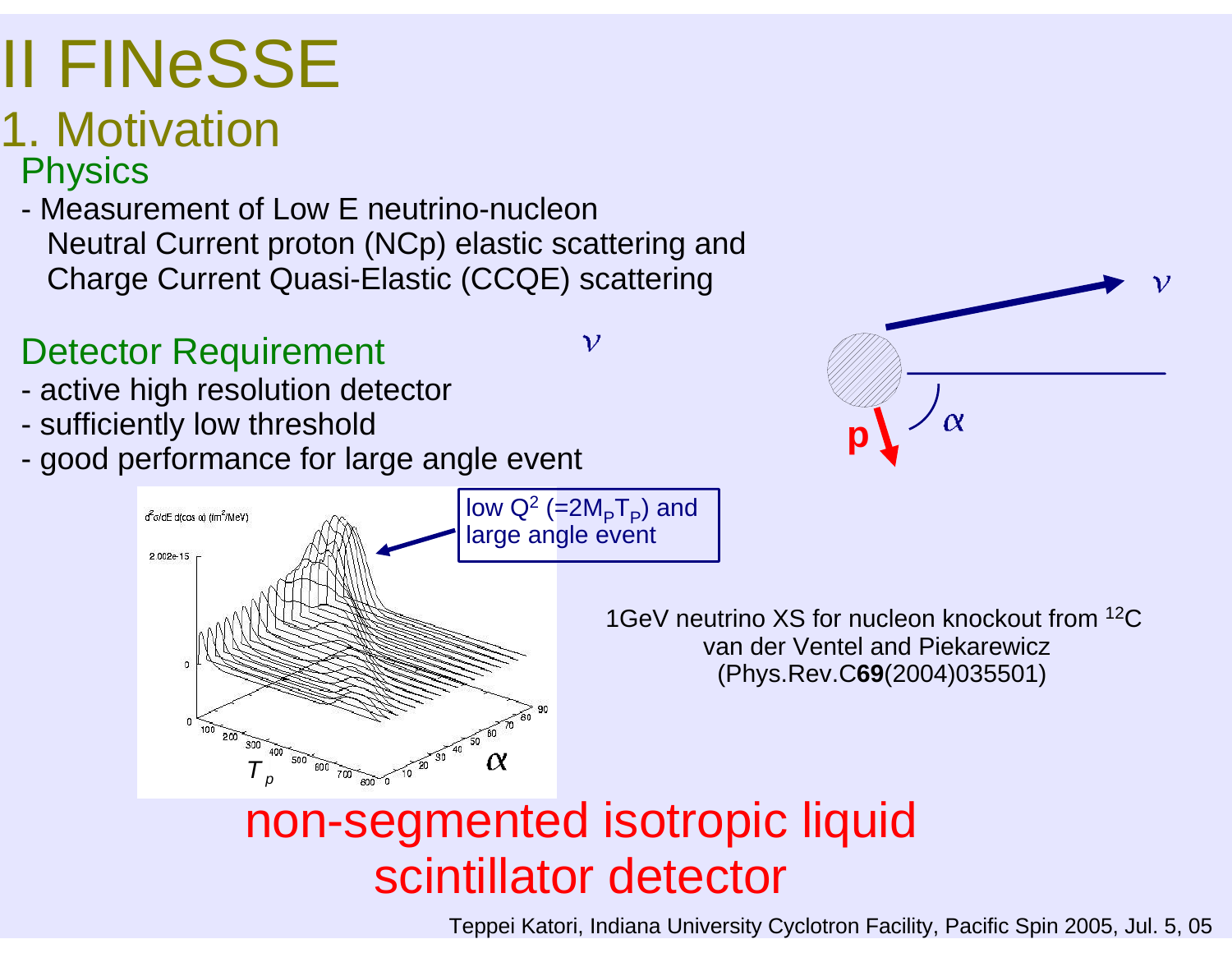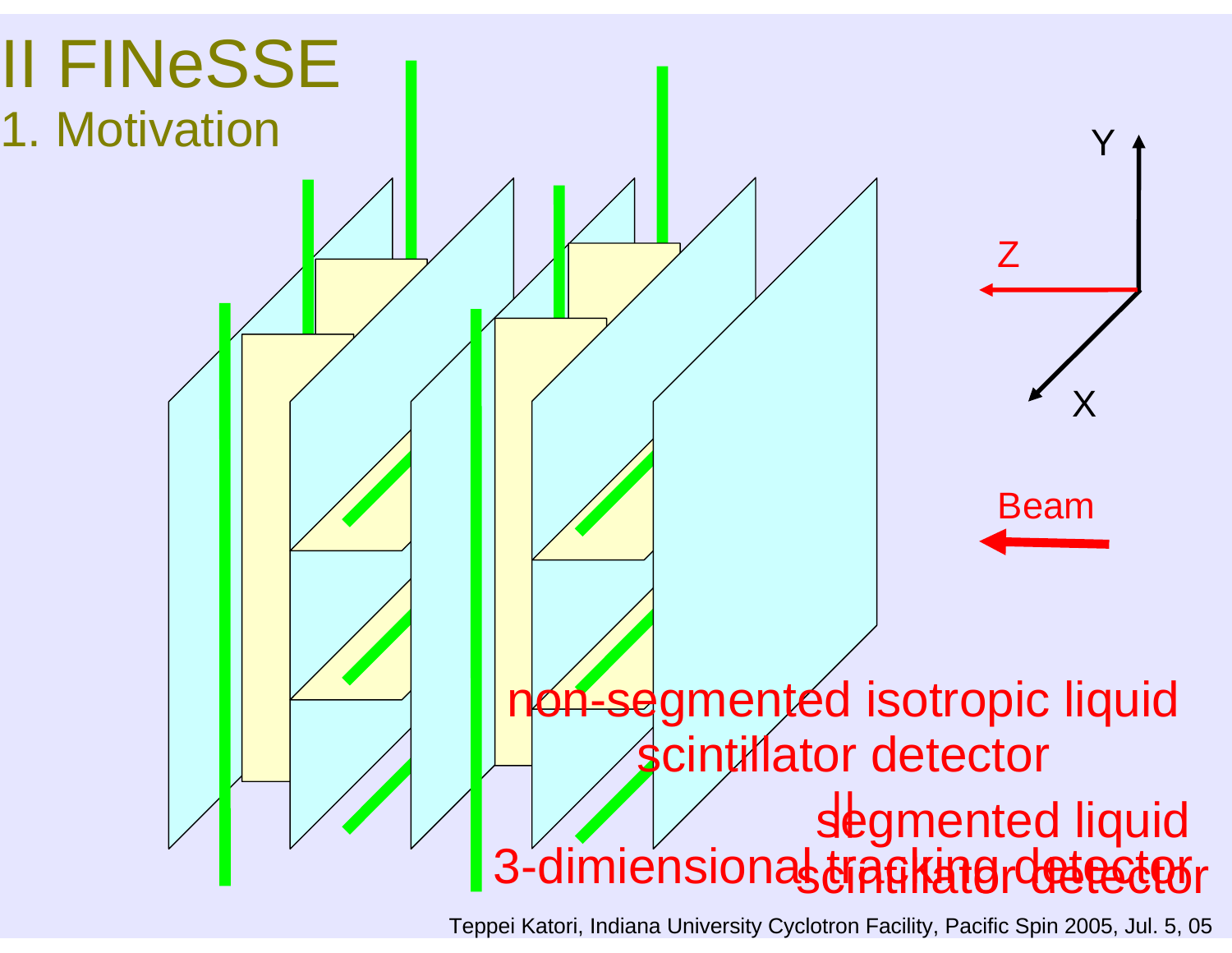## II FINeSSE

### 2. Fine-grained Neutrino Scintillator Scattering Experiment

#### FINeSSE detector

#### The Vertex Detector

- to precisely track low-energy protons
- (2.5m) $^3\,$  active liquid scintillator volume
- 19200 (80x80x3) 1.5 mm WLS fibers on 3cm spacing with 3 orientations

#### Vertex Detector "Scibath" fiber orientation





#### The Muon Rangestack - to track and measure the energy of muons



Read out PMT and front-end electronics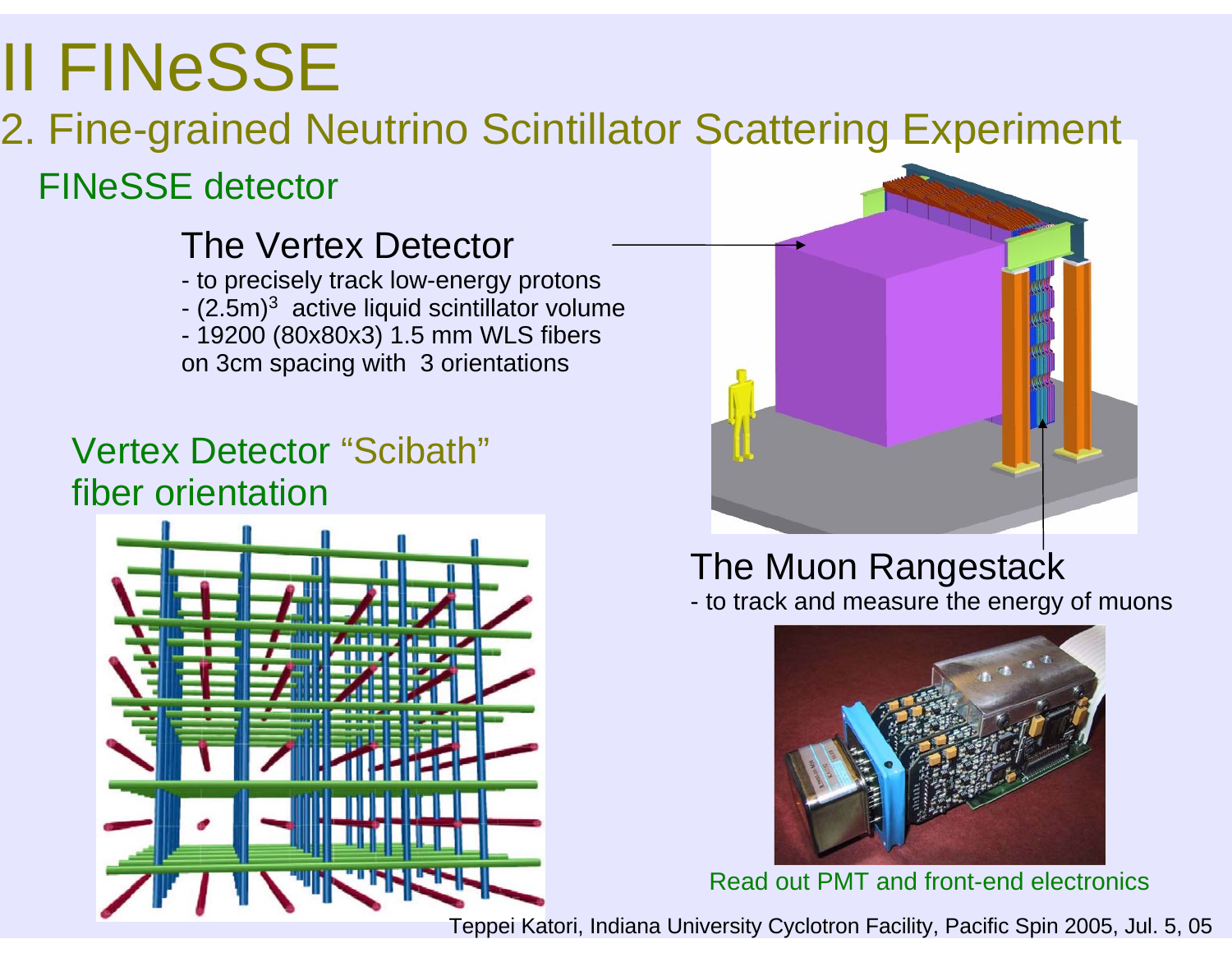### II FINeSSE 3. FINeSSE physics

FINeSSE "Scibath" simulation

simulated hits and reconstructed tracks in the Vertex Detector

fiber hits,  $\blacksquare$ (size  $\propto$  #  $\gamma$  collected)

> generated reconstructed

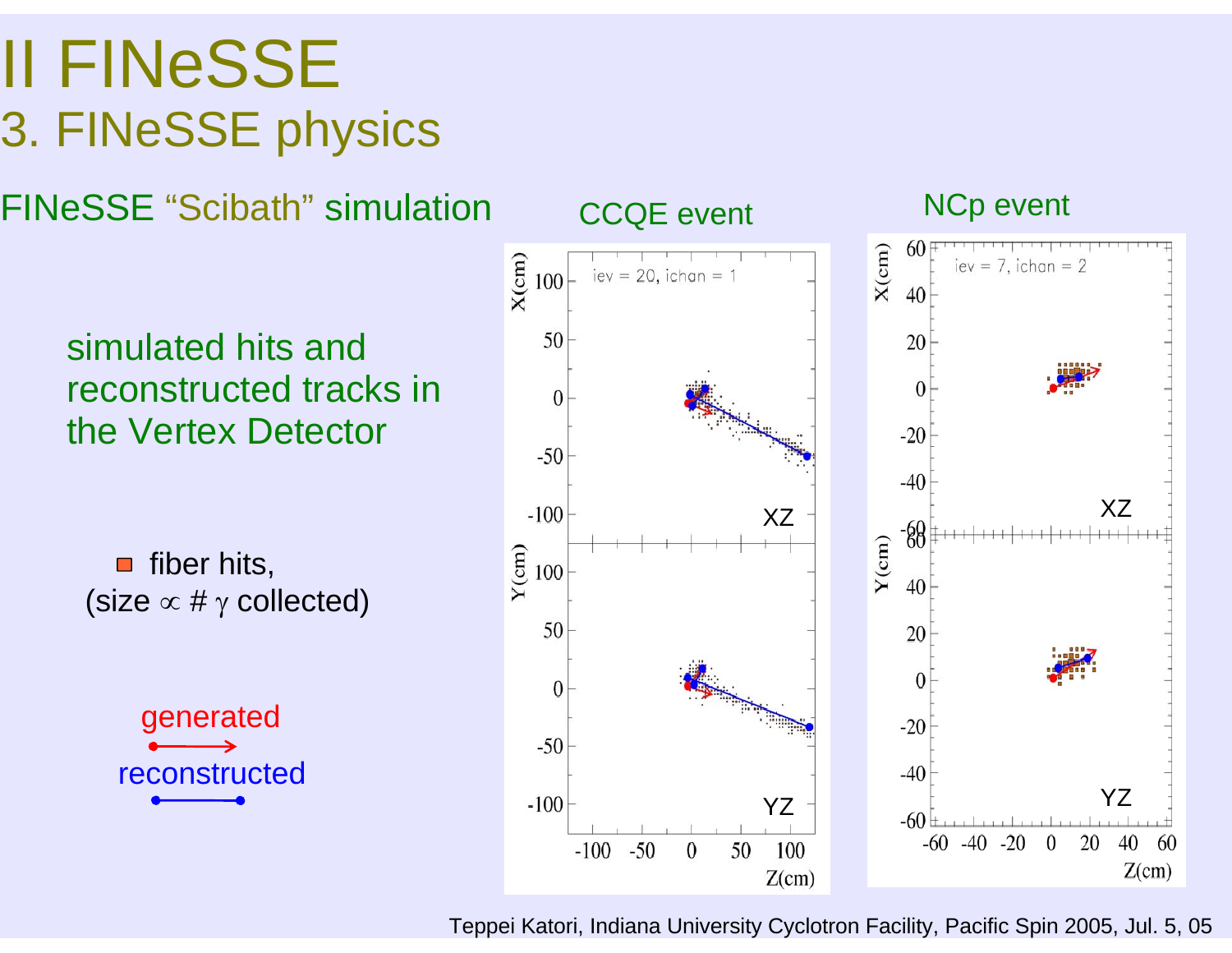### III Scibath pilot detector beam test 1. Pilot type detector

1-dimension, 30 WLS fibers array in the liquid scintillator



Read out by 16ch. MAPMT(H8711)

#### Fiber and MAPMT coupling





Prototype "Scibath" have been tested by using 200MeV proton beam at Indiana University Cyclotron Facility (IUCF), Radiation Effect Research Program (RERP)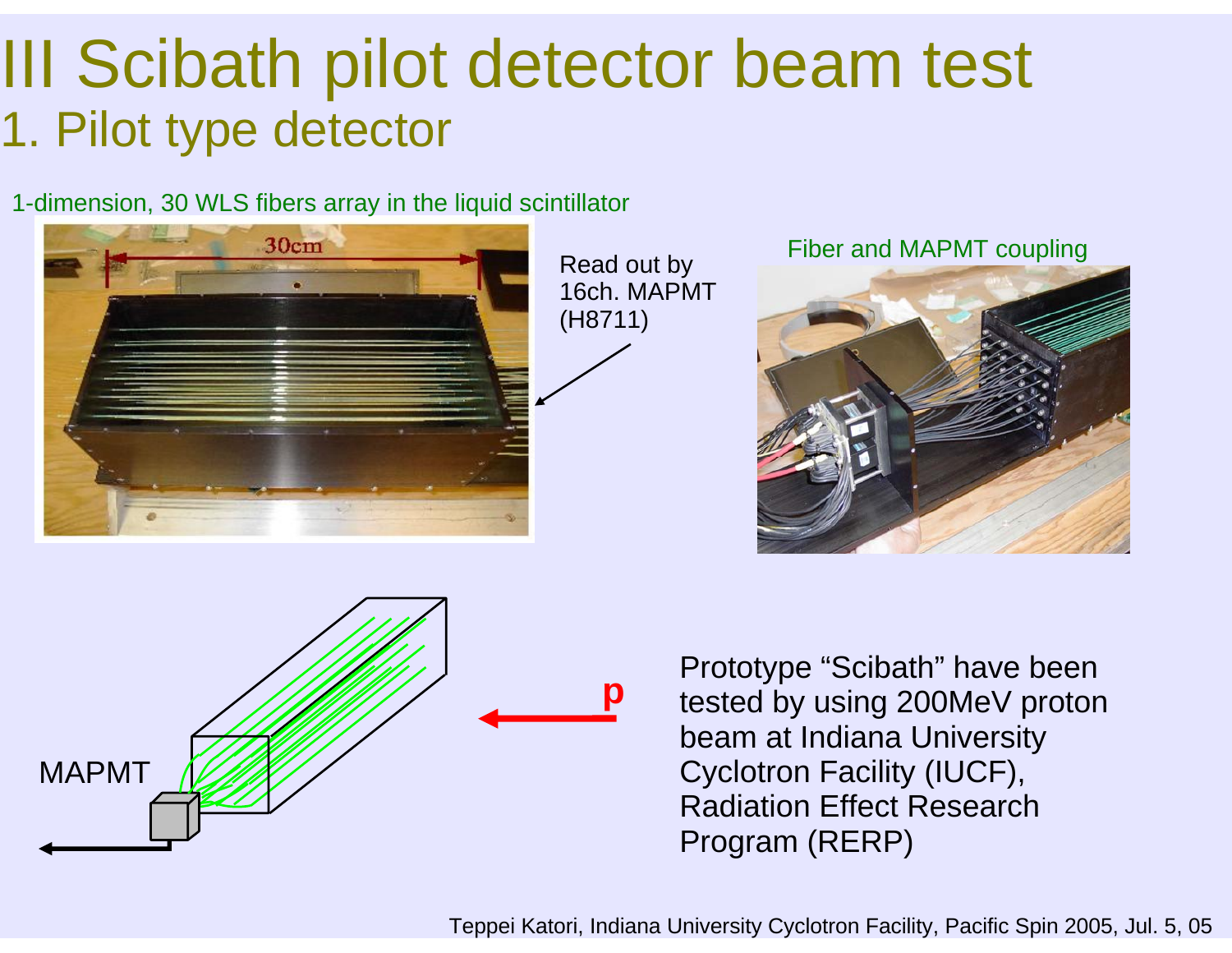### III Scibath pilot detector beam test 2. Light yield

RERP@IUCF





#### Light Yield

Detected light is the integration of all light from proton in the detector



 $17\pm$  2p.e./fiber for near tracks with 200MeV proton

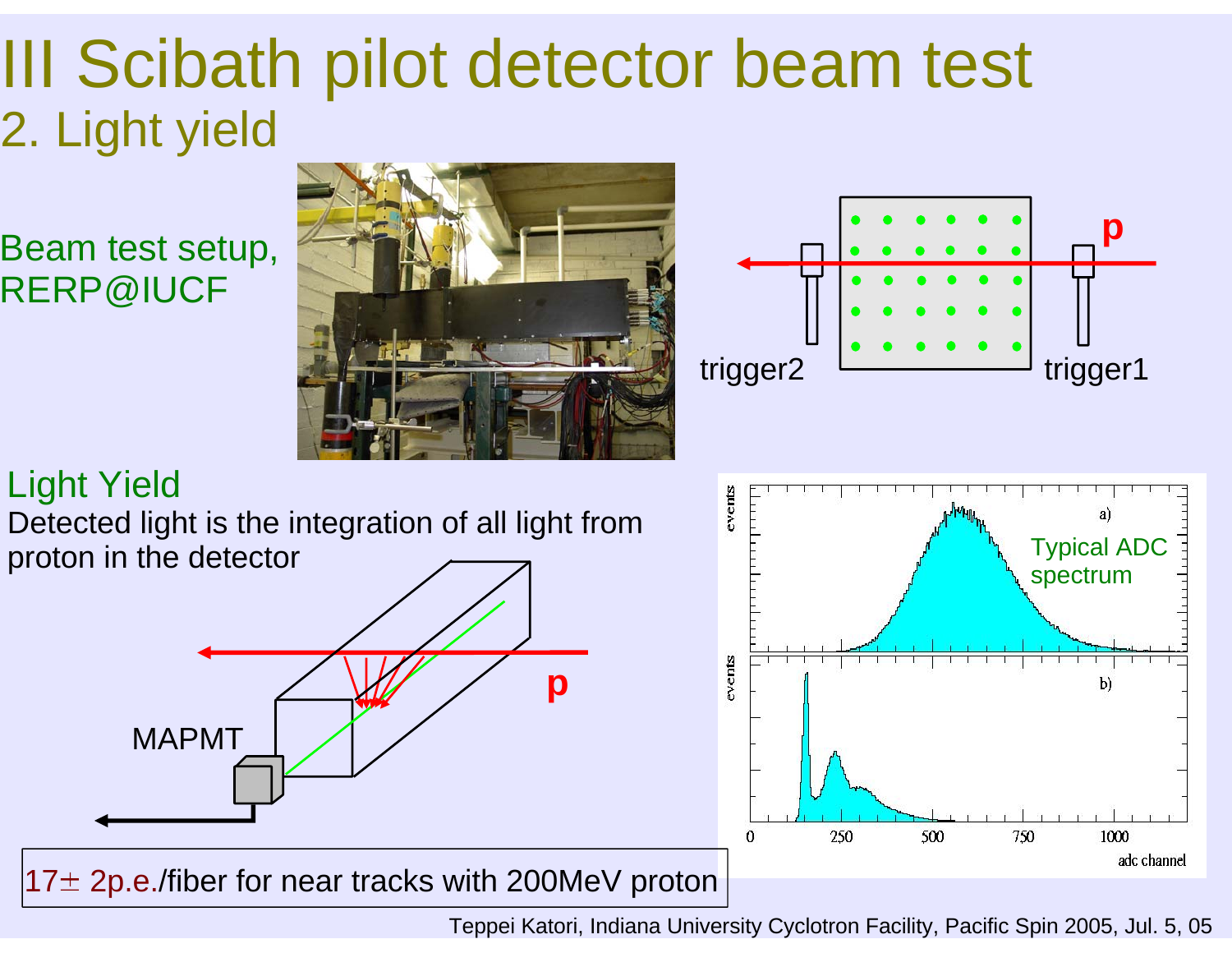#### III Scibath pilot detector beam test 3. Position resolution

Position Resolution

All fibers' information is used to calculate single particle tracks

(unlike segmented tracking detector)

![](_page_14_Figure_4.jpeg)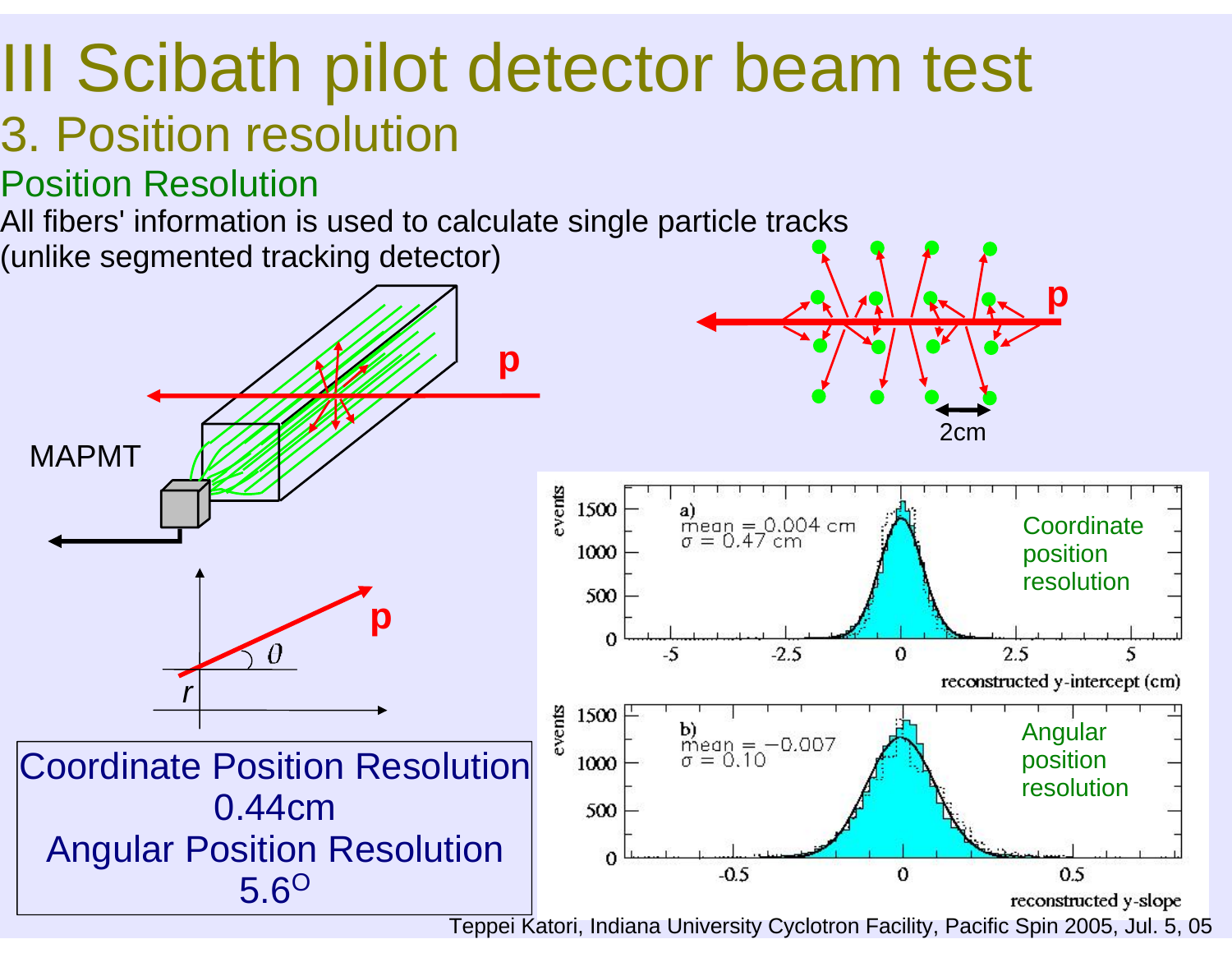#### IV Δs measurement 1. NCp/CCQE ratio

FINeSSE ratio scheme

Ideally speaking, we want to measure

$$
R_v (N C p / N C n) = \frac{\sigma (v p \rightarrow v p)}{\sigma (v n \rightarrow v n)}
$$

but this is tough! so instead, we measure,

$$
R_{v}(NCP/CCQE) = \frac{\sigma(\nu p \to \nu p)}{\sigma(\nu n \to \mu p)}
$$

ratio of NC and CC cancel out neutrino flux uncertainty and nuclear effect uncertainty (relatively model independent)

Maieron and Alberico('03, unpublished)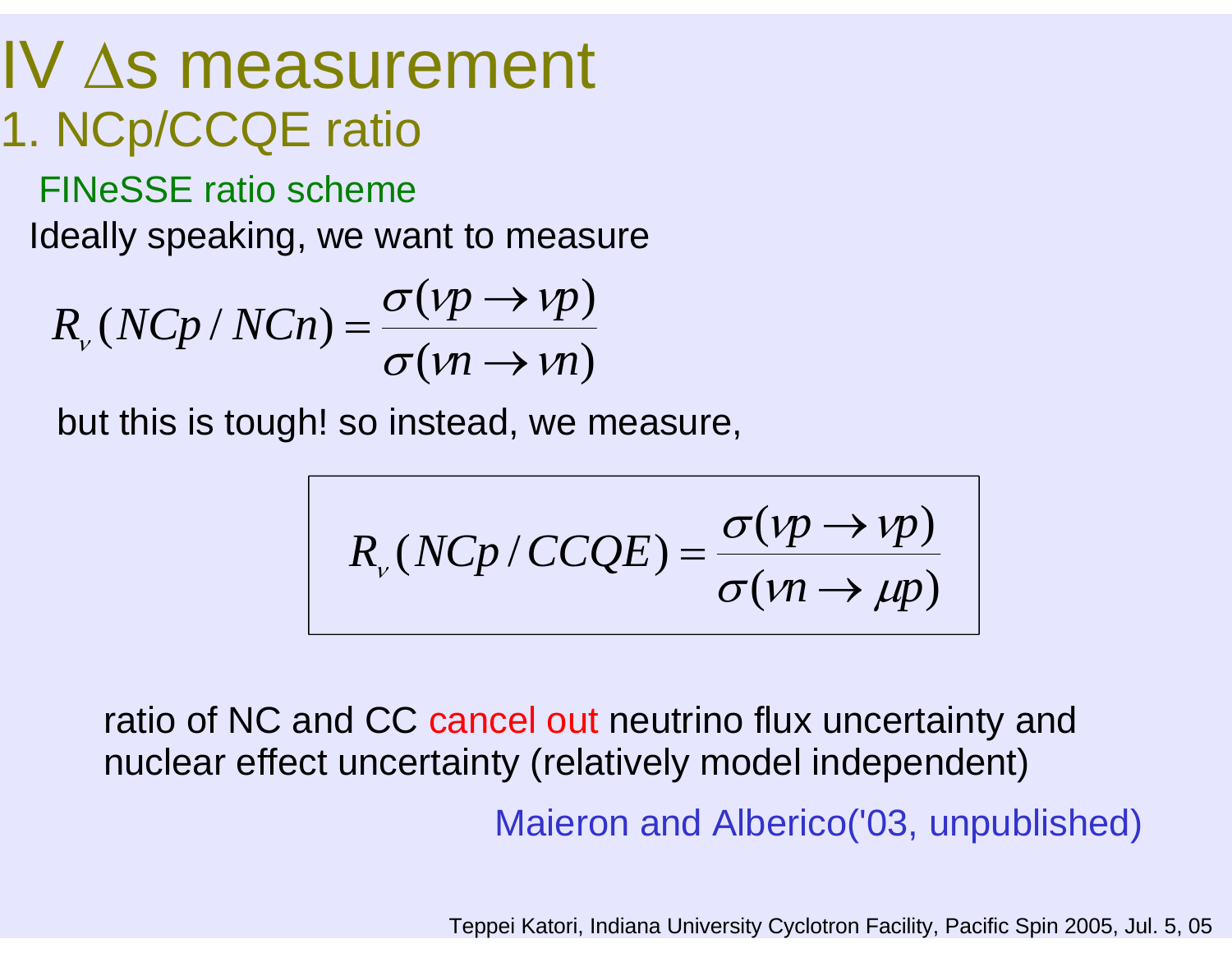### IV Δs measurement 1. NCp/CCQE ratio

Experimental error can be extrapolated by using dipole parameterization for Q2 dependence

$$
\sigma(\Delta s) = \pm 0.025(stat + sys)
$$

![](_page_16_Figure_3.jpeg)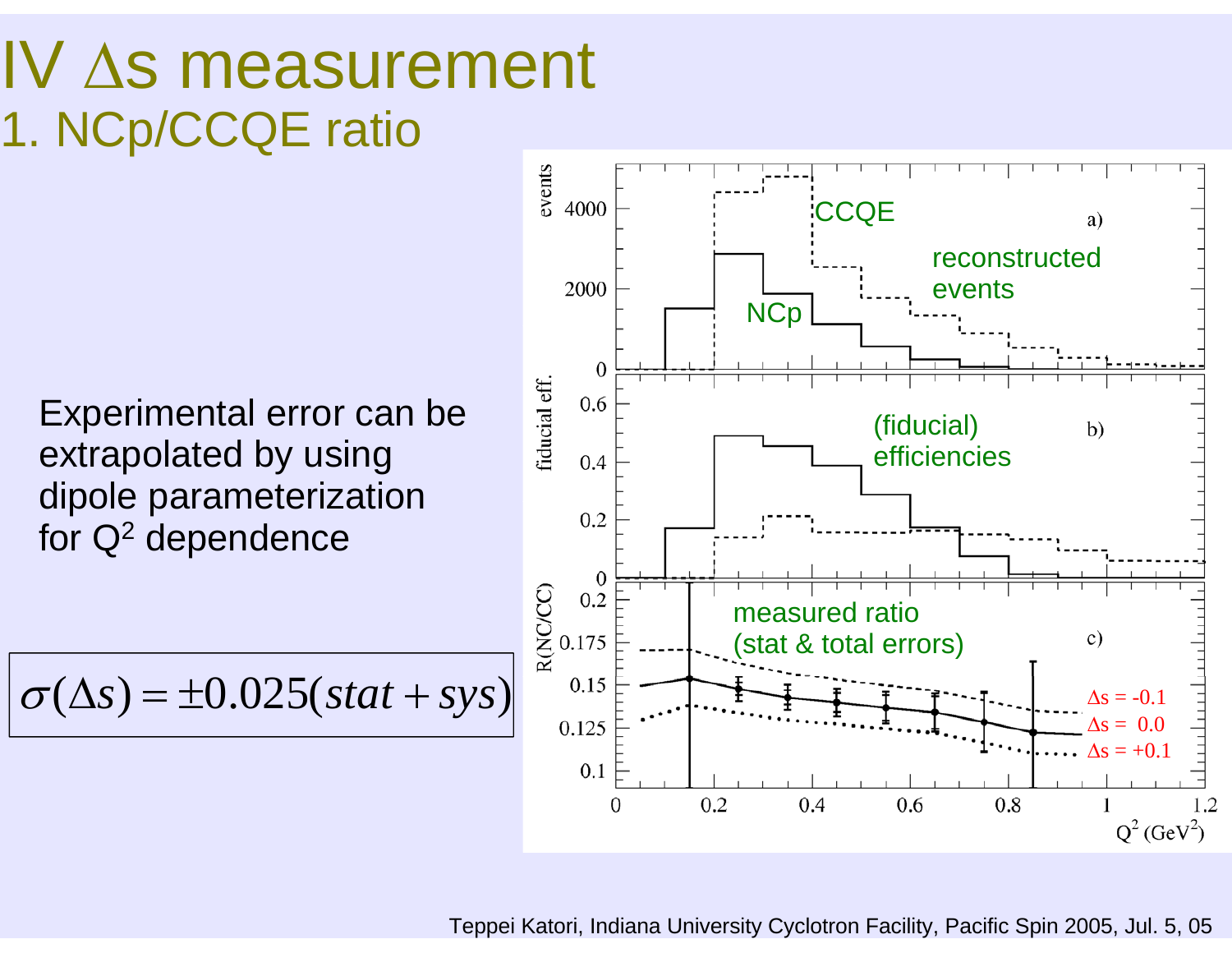### IV Δs measurement

2. Δs and other strange quark form factors

 $R_{_{\nu}}$  (  $N C p$  /  $CC Q E$  ) also depends on  $M_A$ ,  $F_1$ <sup>s</sup> and  $F_2$ <sup>s</sup>

Form factor uncertainties is evaluated from G0 experiment expected errors

$$
\sigma(\Delta s) = \pm 0.02(sys)
$$

![](_page_17_Figure_5.jpeg)

Teppei Katori, Indiana University Cyclotron Facility, Pacific Spin 2005, Jul. 5, 05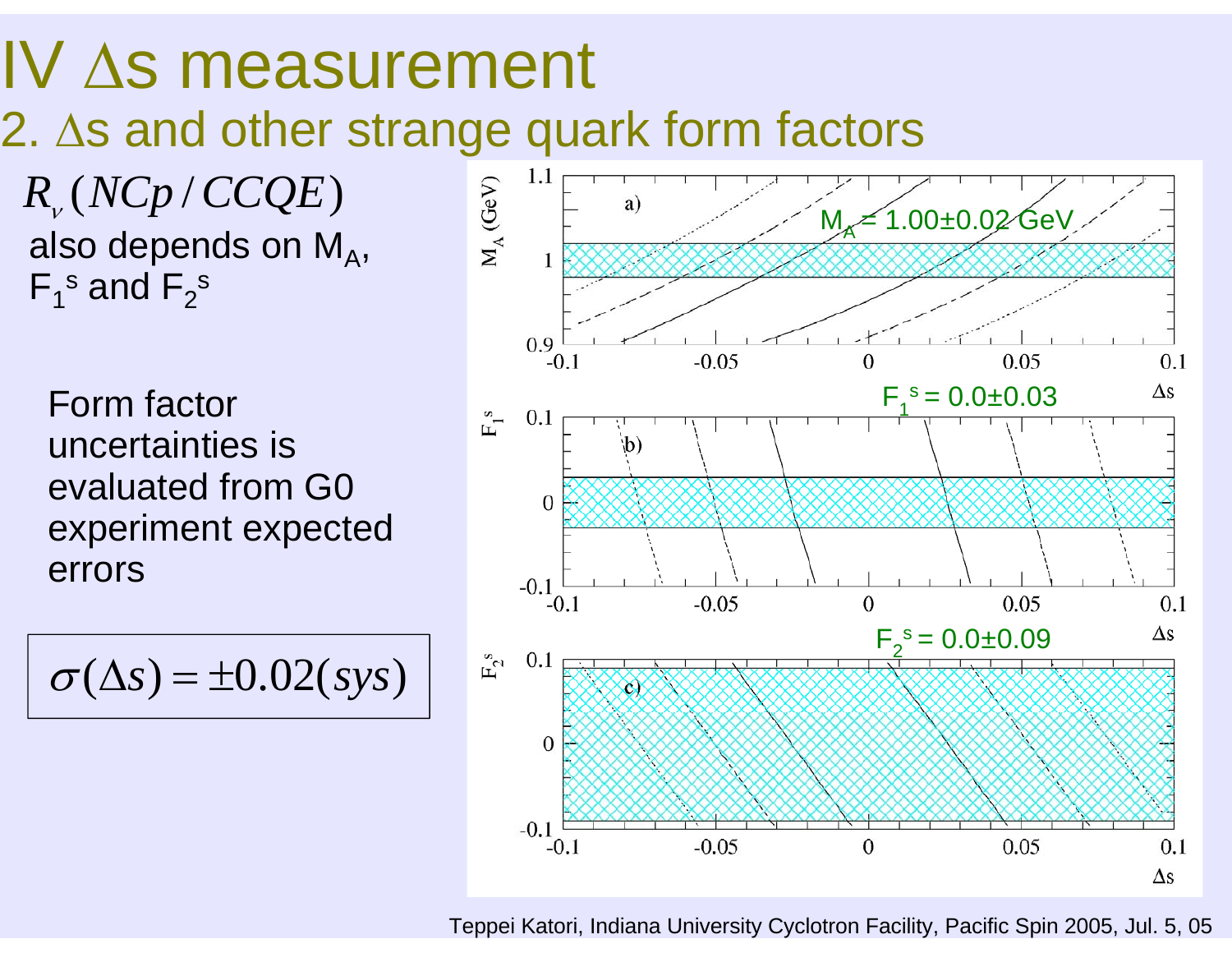#### FINeSSE, Δs Measurement through the Neutrino-Nucleon Neutral Current Scattering Conclusion

I.  $\Delta s$  is a great interest property from the community

II. FINeSSE can measure Δs with theoretically clean and robust method

III. FINeSSE is experimentally capable to measure Δs with the smallest error

#### Thank you for your attention!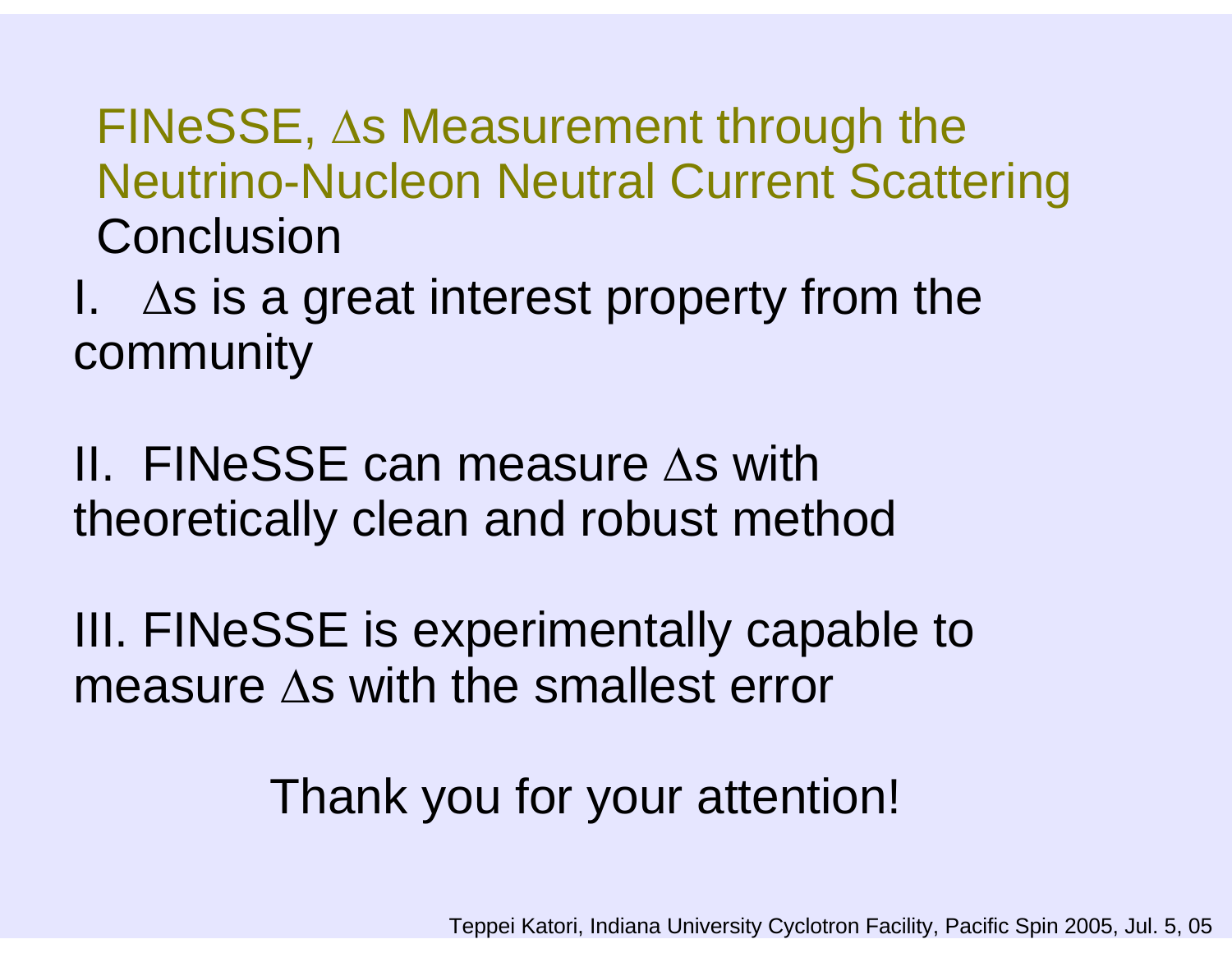![](_page_19_Picture_0.jpeg)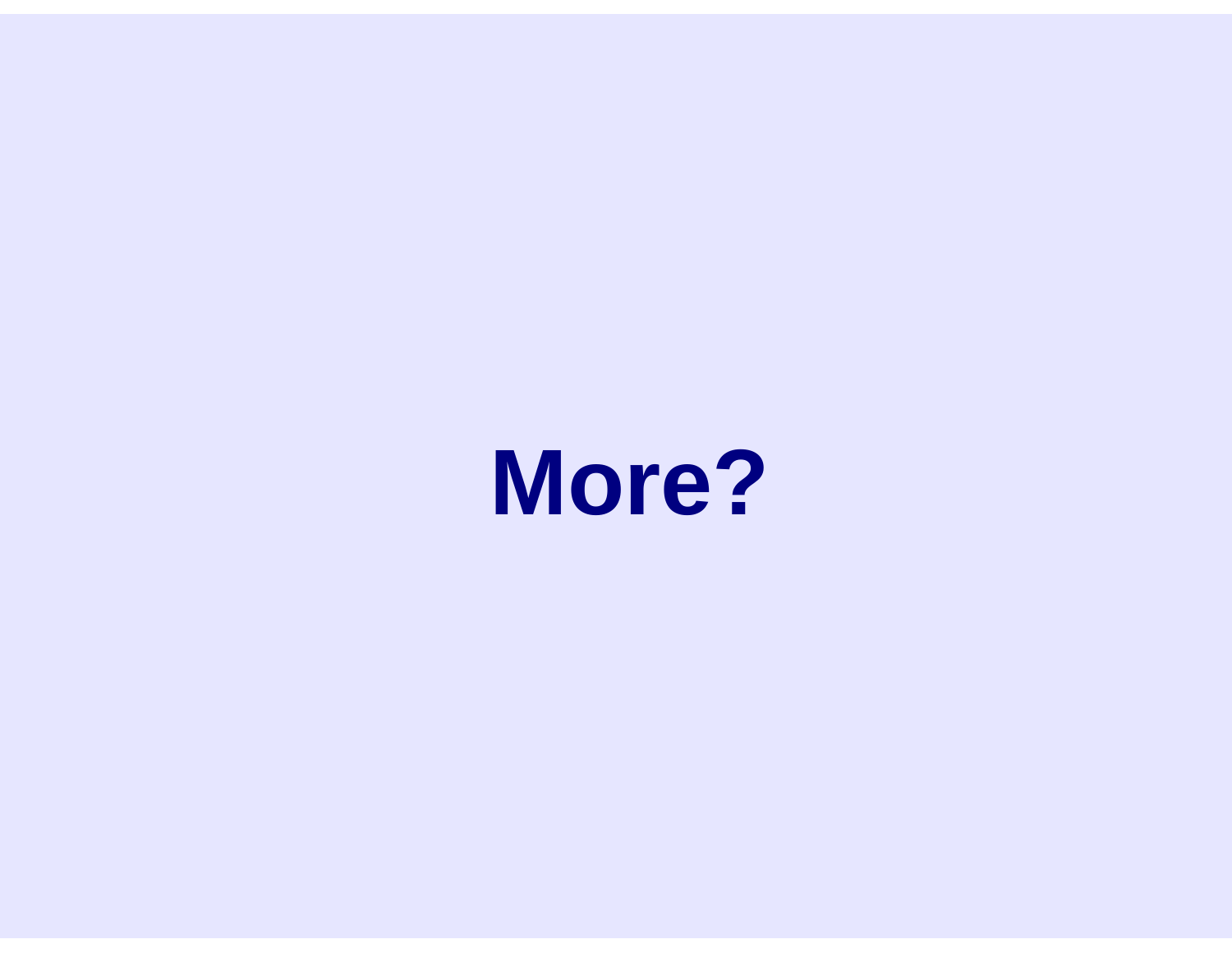#### III Scibath pilot detector beam test 3. Second beam test

![](_page_20_Figure_1.jpeg)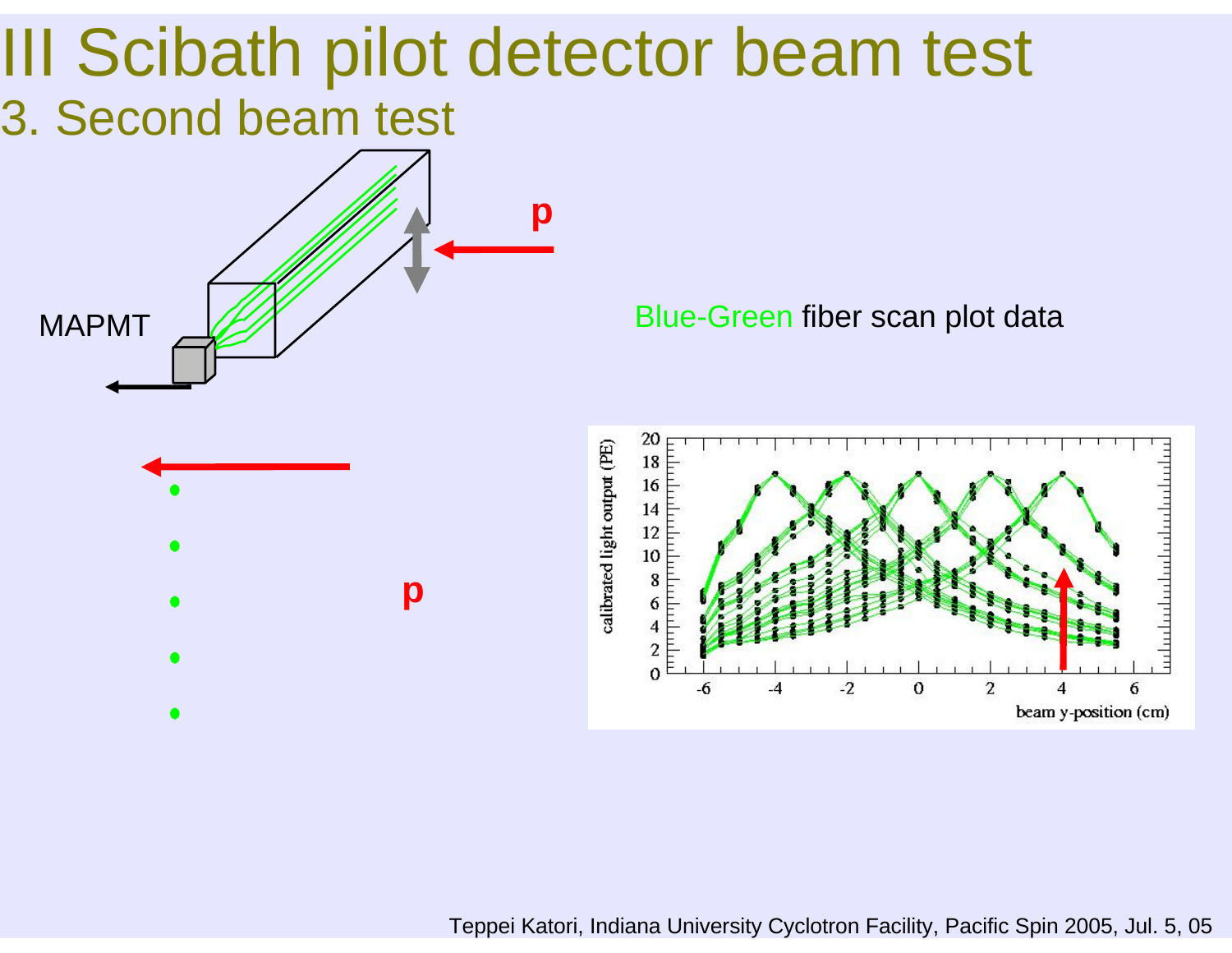# III Scibath pilot detector beam test

#### 3. Second beam Test

#### Trick of Non-Wave Length Shifting

We remove the Wave Length Shifter (POPOP) from liquid scintillator (Non-WLS liquid scintillator)and replace fiber from Blue-Green fiber to UV-Blue fiber, for better coordinate resolution and higher light output

![](_page_21_Figure_4.jpeg)

![](_page_21_Figure_5.jpeg)

traditional scheme of light transportation  $p \rightarrow UV \rightarrow Blue \rightarrow Green \rightarrow PMT$ 

![](_page_21_Figure_7.jpeg)

- (1) Non-WLS liquid scintillator has shorter attenuation length
	- → nicely localize light output
- (2) Non-WLS liquid scintillator has locally higher light output
	- $\longrightarrow$  higher amount of light to the nearest fiber
- (3) UV-Blue fiber sends blue light to MAPMT
	- **Solution in the higher quantum efficiency**
- (4) UV process is faster
- 

(5) UV light is less reflective Teppei Katori, Indiana University Cyclotron Facility, Pacific Spin 2005, Jul. 5, 05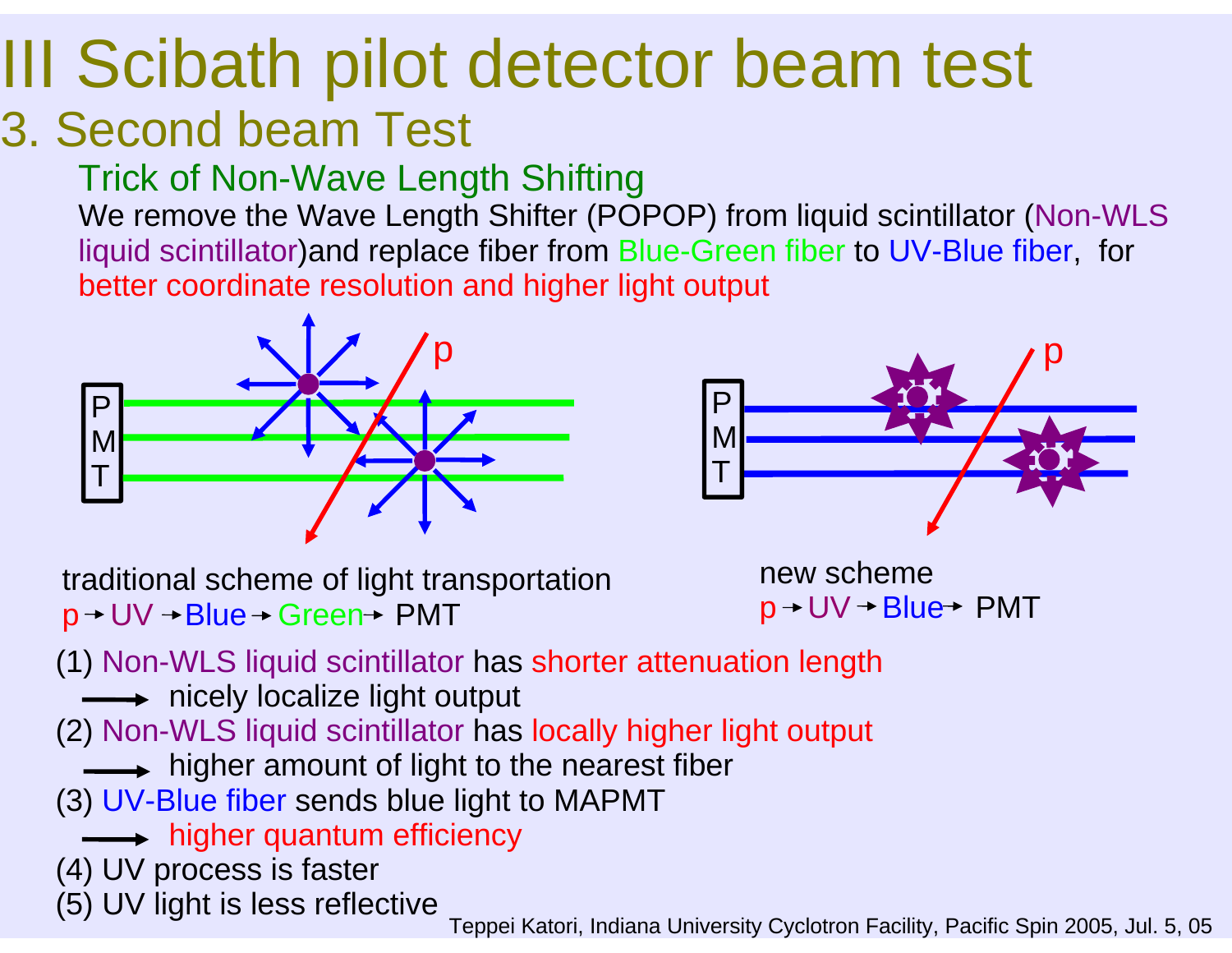#### II-III Scibath pilot detector beam test 3. Second beam Test

#### Trick of Non-Wave Length Shifting

We remove the Wave Length Shifter (POPOP) from liquid scintillator (Non-WLS liquid scintillator)and replace fiber from Blue-Green fiber to UV-Blue fiber, for better coordinate resolution and higher light output

![](_page_22_Figure_3.jpeg)

![](_page_22_Figure_4.jpeg)

traditional scheme of light transportation p→UV→ Blue→ Green→ PMT

new schemep→UV→Blue→ PMT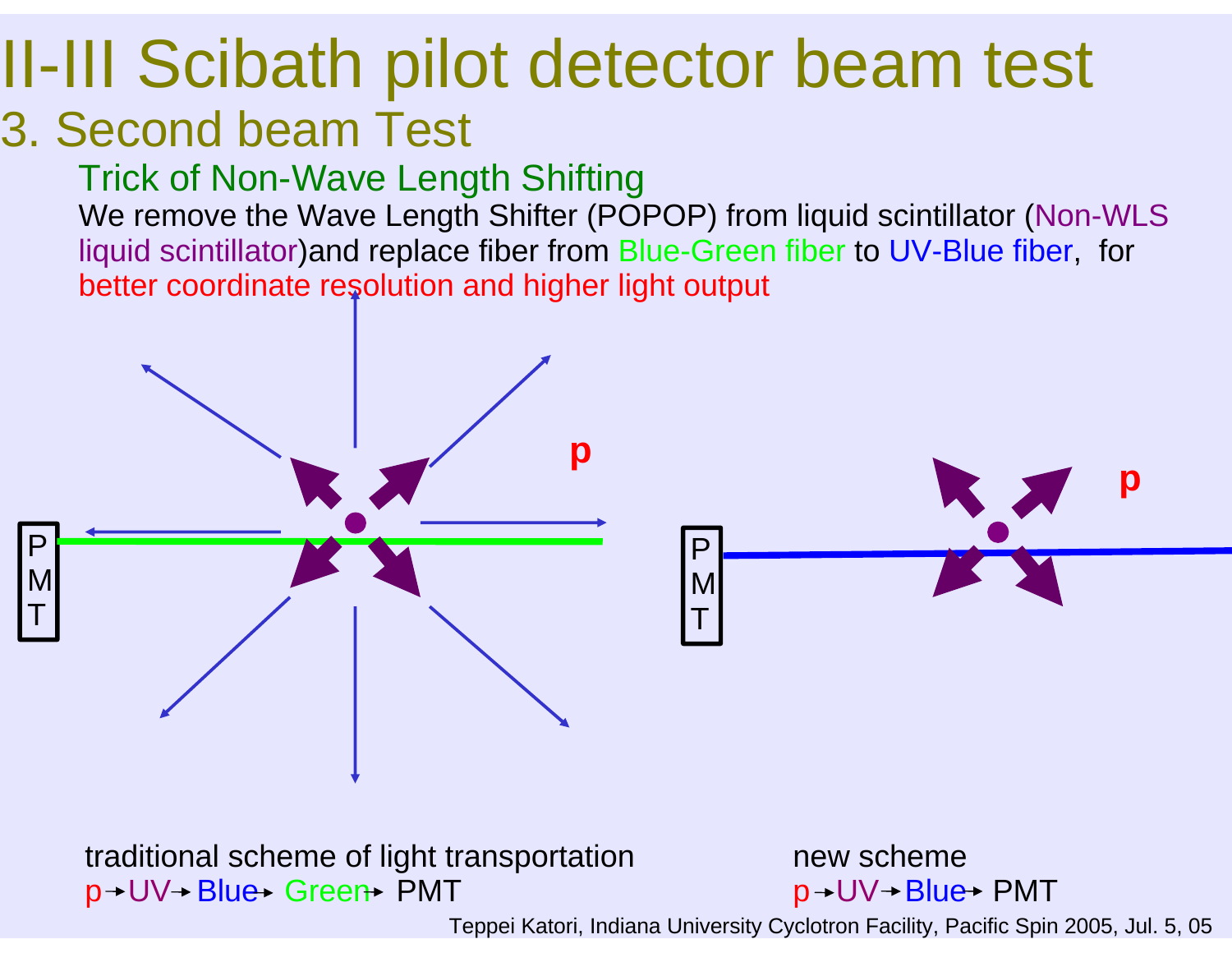### III Scibath pilot detector beam test 3. Second beam test

![](_page_23_Figure_1.jpeg)

Blue-Green fiber scan plot data calibrated light output (PE) 18 -16 14 12 10 8 2  $\theta$  $-2$  $\Omega$  $\overline{\phantom{a}}$ 6 beam y-position (cm)

UV-Blue fiber scan plot data

![](_page_23_Figure_4.jpeg)

UV-Blue fiber makes sharper and narrower peak than Blue-Green fiber better light localization

better position resolution